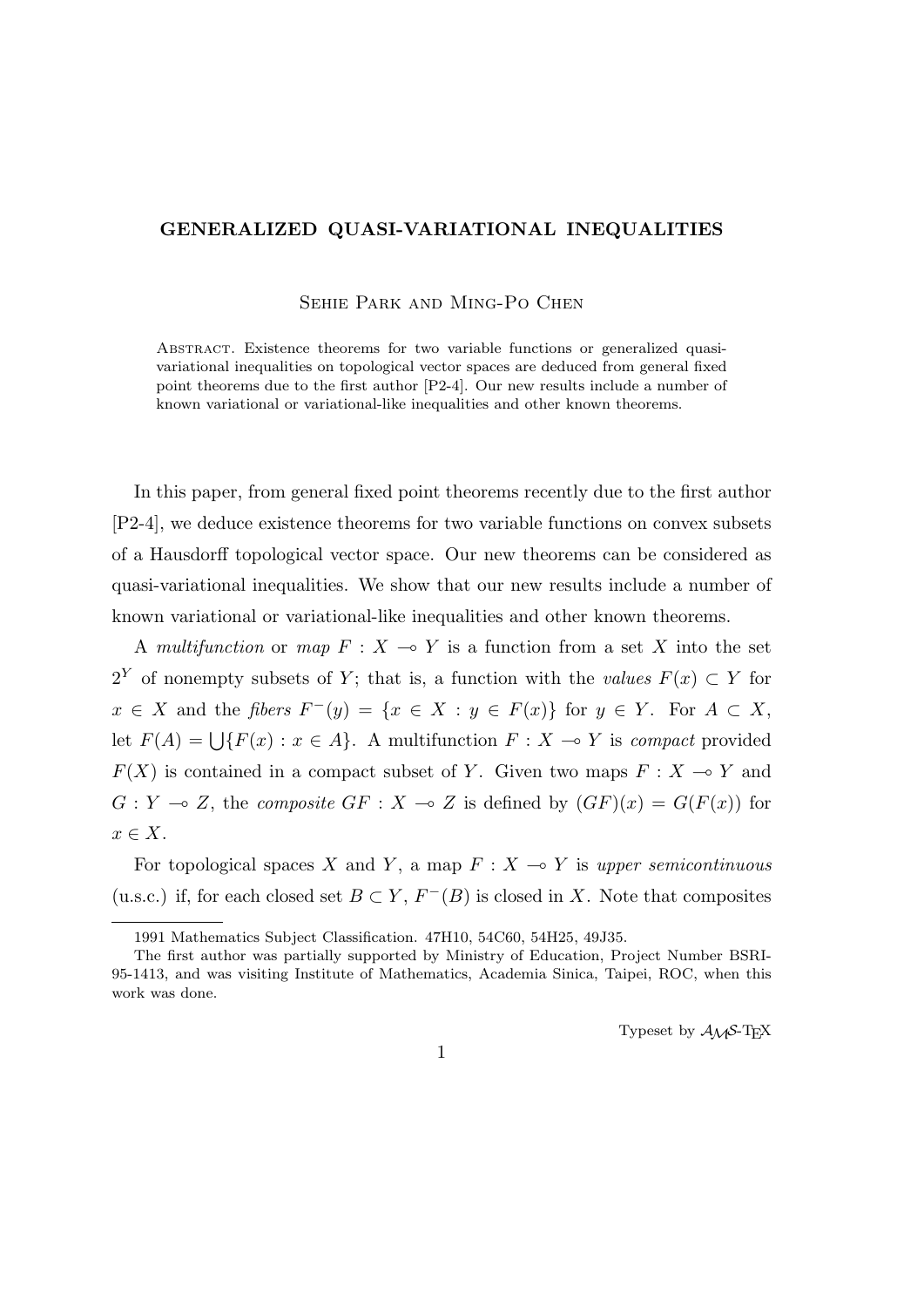of u.s.c. maps are u.s.c. and that the image of a compact set under an u.s.c. map with compact values is compact. Recall that a nonempty topological space is *acyclic* if all of its reduced Cech homology groups over rationals vanish.

In a topological vector space any convex hulls of its finite subsets will be called *polytopes*.

Given a class X of maps,  $X(X, Y)$  denotes the set of maps  $F: X \rightarrow Y$  belonging to X, and X*<sup>c</sup>* the set of finite composites of maps in X.

A class  $\mathfrak A$  of maps is defined by the following properties:

- (i)  $\mathfrak A$  contains the class  $\mathbb C$  of (single-valued) continuous functions;
- (ii) each  $F \in \mathfrak{A}_c$  is u.s.c. and compact-valued; and
- (iii) for any polytope *P*, each  $F \in \mathfrak{A}_{c}(P, P)$  has a fixed point.

Examples of  $\mathfrak A$  are  $\mathbb C$ , the Kakutani maps  $\mathbb K$  (with convex values), the Aronszajn maps M (with  $R_\delta$  values) [Gr], the acyclic maps V (with acyclic values), the O'Neill maps  $\mathbb N$  (with values of one or *m* acyclic components, where *m* is fixed) [Gr], the approachable maps  $\mathbb A$  in a t.v.s. [BD], admissible maps in the sense of Górniewicz [G], permissible maps of Dzedzej [D], and others.

We introduce two more classes:

 $F \in \mathfrak{A}_c^{\sigma}(X, Y) \Longleftrightarrow$  for any *σ*-compact subset *K* of *X*, there is an  $\tilde{F} \in \mathfrak{A}_c(K, Y)$ such that  $\tilde{F}(x) \subset F(x)$  for each  $x \in K$ .

 $F \in \mathfrak{A}_c^{\kappa}(X, Y) \Longleftrightarrow$  for any compact subset *K* of *X*, there is an  $\tilde{F} \in \mathfrak{A}_c(K, Y)$ such that  $\tilde{F}x \subset Fx$  for each  $x \in K$ .

Any class  $\mathfrak{A}_{c}^{\kappa}$  will be called *admissible*. For details, see [P2, PK].

Note that  $\mathfrak{A} \subset \mathfrak{A}_c \subset \mathfrak{A}_c^{\sigma} \subset \mathfrak{A}_c^{\kappa}$ . Examples of  $\mathfrak{A}_c^{\sigma}$  are  $\mathbb{K}_c^{\sigma}$  due to Lassonde [L] and  $\mathbb{V}_c^{\sigma}$  due to Park, Singh, and Watson [PSW]. Note that  $\mathbb{K}_c^{\sigma}$  contains classes K, Fan-Browder type maps, and  $\mathbb T$  in [L]. Moreover, the class of approximable maps due to Ben-El-Mechaiekh and Idzik [BI] is an example of  $\mathfrak{A}_{c}^{\kappa}$ . The functional values of approximable maps can be convex, contractible, decomposable, or *∞*-proximally connected whenever the domains of the maps are convex subsets of a locally convex Hausdorff topological vector space [BI].

For a class  $\mathfrak{A}(X,Y)$ , the set of functional values in  $2^Y$  will be denoted by  $\mathfrak{A}(Y)$ . For example,  $\mathbb{C}(Y) = Y$ ,  $\mathbb{K}(Y)$  is the set of nonempty compact convex sets,  $\mathbb{V}(Y)$ compact acyclic sets, and so on.

The following fixed point theorem is recently due to the first author [P2,3].

2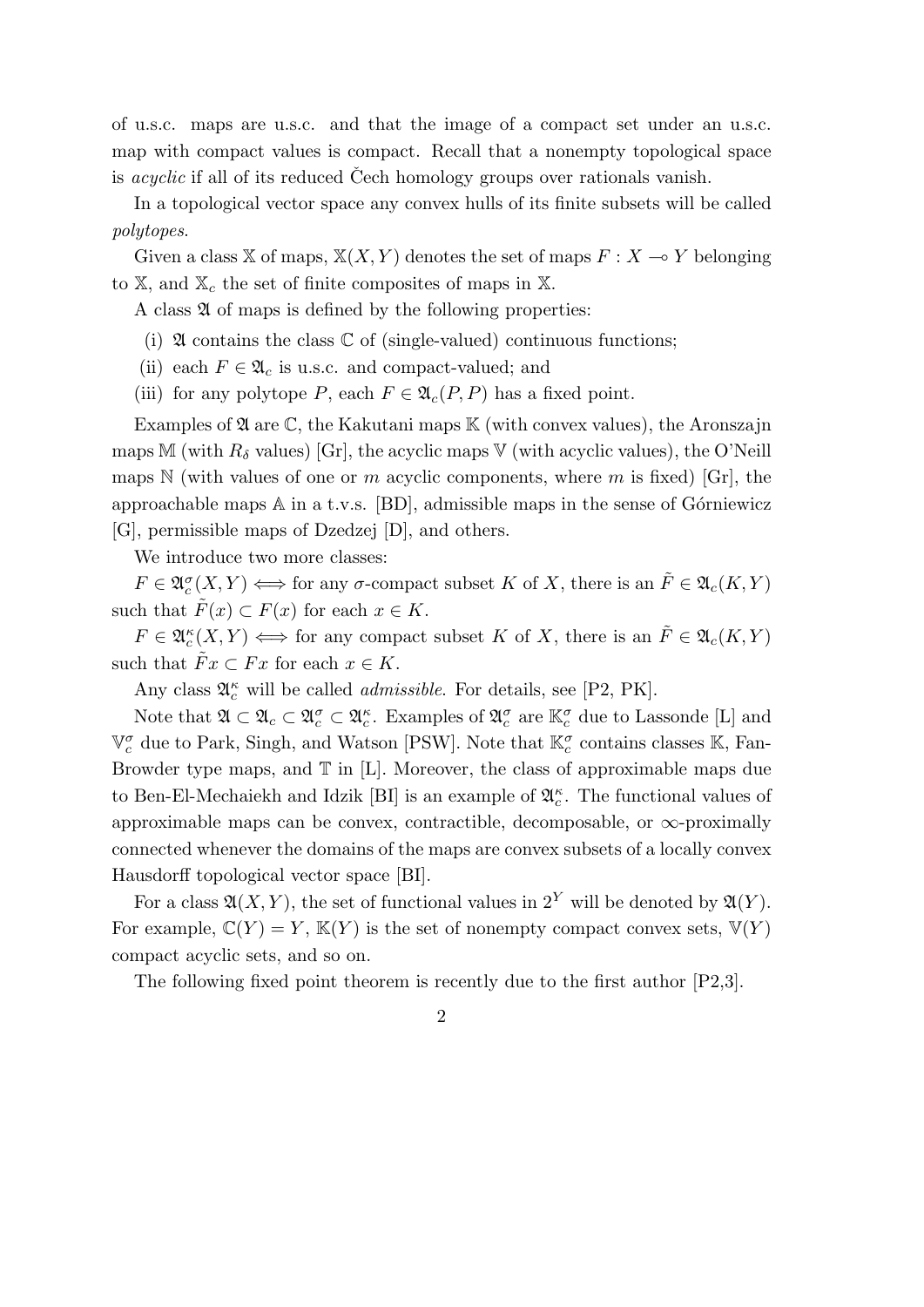**Theorem 1.** *Let X be a nonempty convex subset of a locally convex Hausdorff topological vector space*  $E$ *, and*  $F \in \mathfrak{A}_c^{\sigma}(X,X)$ *. If*  $F$  *is compact, then there exists*  $an x_0 \in X$  *such that*  $x_0 \in F(x_0)$ *.* 

Note that Theorem 1 contains a large number of historically well-known fixed point theorems. One of them is the Himmelberg fixed point theorem [H], which is Theorem 1 for K replacing  $\mathfrak{A}_{c}^{\sigma}$ . Note also that Theorem 1 is equivalent to its particular form for  $\mathfrak{A}_c$  replacing  $\mathfrak{A}_c^{\sigma}$ .

Recall that an extended real function  $f: X \to \mathbf{\overline{R}}$  on a topological space X is *lower* [resp., *upper*] *semicontinuous* (l.s.c.) [resp., u.s.c.] if  $\{x \in X : f(x) > r\}$  $[resp., \{x \in X : f(x) < r\}]$  is open for each  $r \in \overline{\mathbf{R}}$ .

From Theorem 1 we have the following form of a quasi-variational inequality:

**Theorem 2.** *Let X be a convex subset of a locally convex Hausdorff topological vector space*  $E, Y$  *a nonempty compact subset of*  $X$ *, and*  $f: X \times Y \to \mathbf{R}$  *an u.s.c. function.* Let  $S: X \to Y$  be an u.s.c. map with compact values. Suppose that

(1) *the function M on X defined by*

$$
M(x) = \sup_{y \in S(x)} f(x, y) \quad \text{for} \quad x \in X
$$

*is l.s.c.; and*

(2) *for each*  $x \in X$ *, the set* 

$$
\{y \in S(x) : f(x, y) = M(x)\}\
$$

*belongs to*  $\mathfrak{A}(Y)$  *for some admissible class*  $\mathfrak{A}$ *.* 

*Then there exists an*  $\hat{x} \in Y$  *such that* 

$$
\hat{x} \in S(\hat{x})
$$
 and  $f(\hat{x}, \hat{x}) = M(\hat{x}).$ 

*Proof.* Note that the marginal function *M* in (1) is actually continuous by a wellknown theorem of Berge [Be]. See also [AE]. Define a map  $T: X \to Y$  by

$$
T(x) = \{ y \in S(x) : f(x, y) = M(x) \}
$$
  
3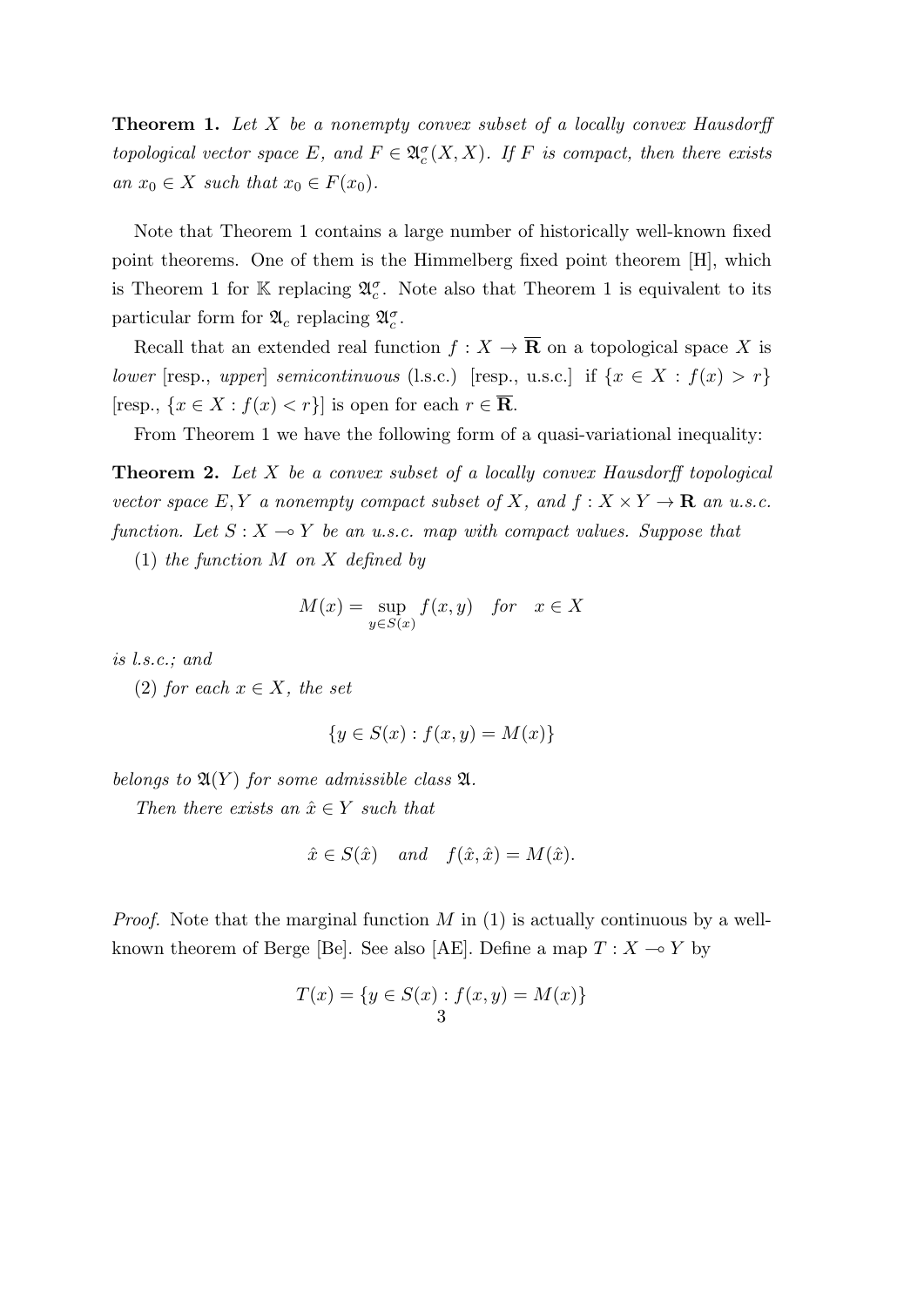for  $x \in X$ . Note that each  $T(x)$  is nonempty and belongs to  $\mathfrak{A}(Y)$ . Moreover, the graph  $Gr(T)$  is closed in  $X \times Y$ . In fact, let  $(x_{\alpha}, y_{\alpha}) \in Gr(T)$  and  $(x_{\alpha}, y_{\alpha}) \to (x, y)$ . Then

$$
f(x, y) \ge \overline{\lim_{\alpha}} f(x_{\alpha}, y_{\alpha}) = \overline{\lim_{\alpha}} M(x_{\alpha})
$$
  
 
$$
\ge \underline{\lim_{\alpha}} M(x_{\alpha}) \ge M(x)
$$

and, since  $Gr(S)$  is closed in  $X \times Y$ ,  $y_{\alpha} \in S(x_{\alpha})$  implies  $y \in S(x)$ . Hence  $(x, y) \in Gr(T)$ . This also shows that each  $T(x)$  is closed and hence compact in *Y*. Therefore,  $T \in \mathfrak{A}(X, Y)$  and hence, by Theorem 1, *T* has a fixed point  $\hat{x} \in Y$ ; that is,  $\hat{x} \in S(\hat{x})$  and  $f(\hat{x}, \hat{x}) = M(\hat{x})$ . This completes our proof.

**Remarks.** 1. Note that Theorems 1 and 2 are equivalent. In fact, if  $f(x, y) \equiv 0$ for all  $x, y \in X$ , then Theorem 2 reduces to Theorem 1.

2. If *S* and *f* are continuous in Theorem 2, then condition (1) holds by the maximum theorem of Berge [Be]. See [AE].

3. If  $\mathfrak{A}(Y)$  is the class of compact acyclic subsets of Y, then Theorem 2 reduces to the first author  $[P5, Theorem 1]$ , which was shown to include results of Fan  $[F]$ , Takahashi [T], Im and Kim [IK], and others.

4. We note that Theorem 2 includes a number of known variational or variationallike inequalities. For example, we have the following:

**Corollary.** (Hartman-Stampacchia [HS, Lemma 3.1])*. Let K be a compact convex set in*  $\mathbb{R}^n$  *and*  $B: K \to \mathbb{R}^n$  *a continuous map. Then there exists*  $u_0 \in K$  *such that*

$$
\langle B(u_0), v - u_0 \rangle \ge 0 \quad \text{for} \quad v \in K
$$

*where*  $\langle \cdot, \cdot \rangle$  *denotes the scalar product in*  $\mathbb{R}^n$ *.* 

*Proof.* Let  $X = Y = K$ ,  $f(x, y) = \langle B(x), -y \rangle$ , and  $S(x) = K$  for  $x, y \in K$ , in Theorem 1. Then for each  $x \in K$ ,

- (1) holds automatically; and
- (2) the set  $\{y \in K : \langle B(x), -y \rangle = \sup_{y \in K} \langle B(x), -y \rangle\}$  is nonempty closed and convex.
	- 4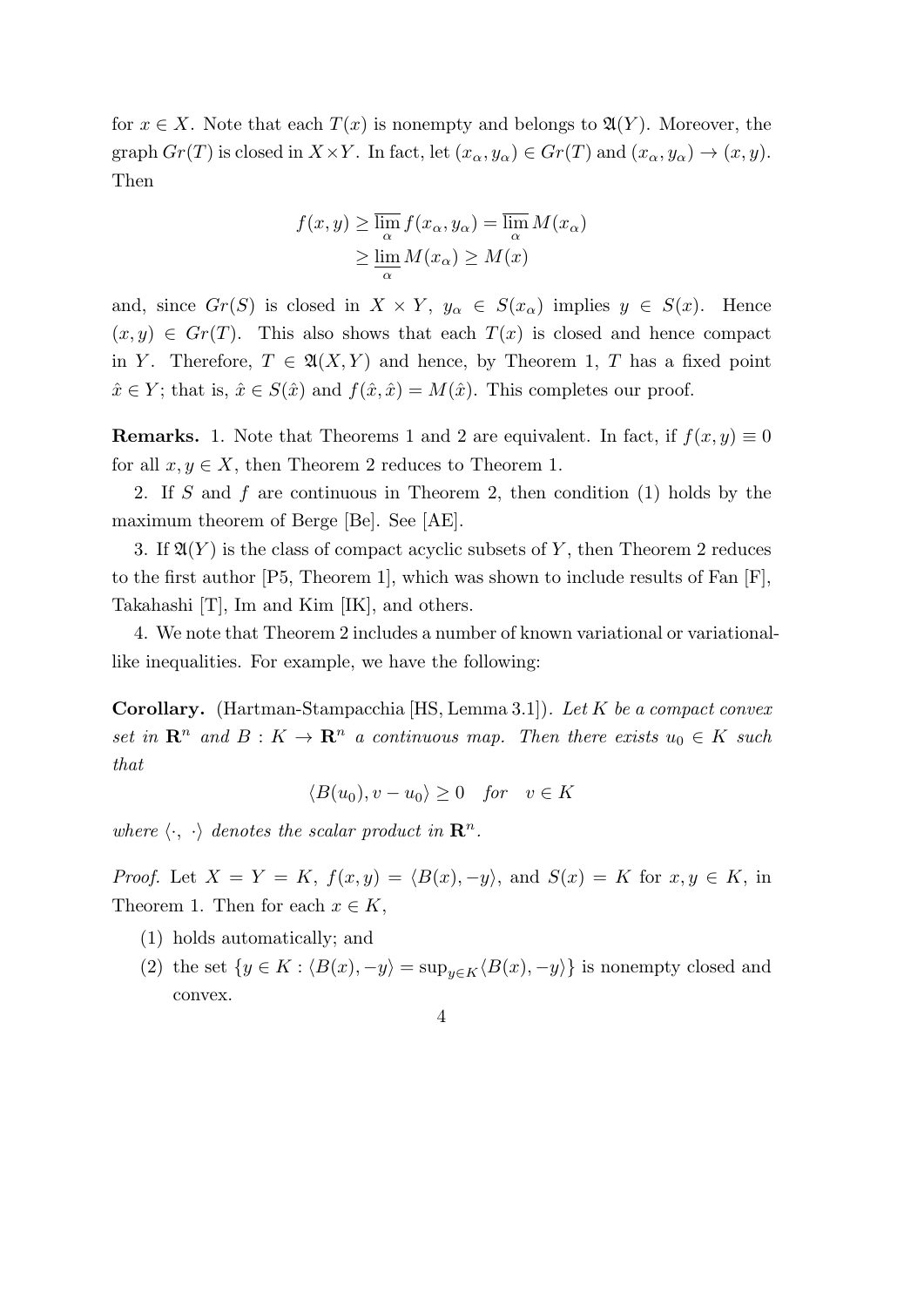Therefore, by Theorem 2 with  $\mathfrak{A} = \mathbb{K}$ , there exists a  $u_0 \in K$  such that

$$
\langle B(u_0), -u_0 \rangle = \sup_{v \in K} \langle B(u_0), -v \rangle \ge \langle Bu_0, -v \rangle \quad \text{for} \quad v \in K;
$$

that is,

$$
\langle B(u_0), v - u_0 \rangle \ge 0 \quad \text{for} \quad v \in K.
$$

Note that the inequality holds for all  $v \in \overline{I}_K(u_0)$ , the closure of the inward set  $I_K(u_0) = \{u_0 + r(x - u_0) \in E : x \in K, r > 0\}.$ 

Similarly, Theorem 2 gives simple proofs of the variational or variational-like inequalities due to Browder [B1, Theorem 3; B2, Theorem 2], Lions and Stampacchia [LS] (see Mosco [M, p.94]), Karamardian [K, Lemmas 3.1 and 3.2], Juberg and Karamardian [JK, Lemma], Park [P1, Corollary 1.3], Parida, Sahoo, and Kumar [PSK, Theorem 3.1], Behera and Panda [BP, Theorem 2.2], Siddiqi, Khaliq, and Ansari [SKA, Theorem 3.2]. Note that these results are stated for locally convex spaces.

From Theorem 1, we also have the following equivalent form of a coincidence theorem:

**Theorem 3.** *Let X be a nonempty set, E a locally convex Hausdorff topological vector space,*  $T : X \multimap E$  *a map such that*  $T(X)$  *is a convex subset of*  $E$ *, and*  $P: X \to T(X)$  *is a compact map such that*  $PT^- \in \mathfrak{A}_c^{\sigma}(T(X), T(X))$ *. Then T and P have a coincidence point*  $x_0 \in X$ *; that is,*  $T(x_0) \cap P(x_0) \neq \emptyset$ *.* 

*Proof.* By Theorem 1,  $PT^-$  has a fixed point  $y_0 \in T(X)$ ; that is,  $y_0 \in PT^-(y_0)$ . Hence  $y_0 \in Px_0$  for some  $x_0 \in T^-(y_0)$ ; whence we have  $y_0 \in Px_0 \cap Tx_0$ .

$$
\overline{5}
$$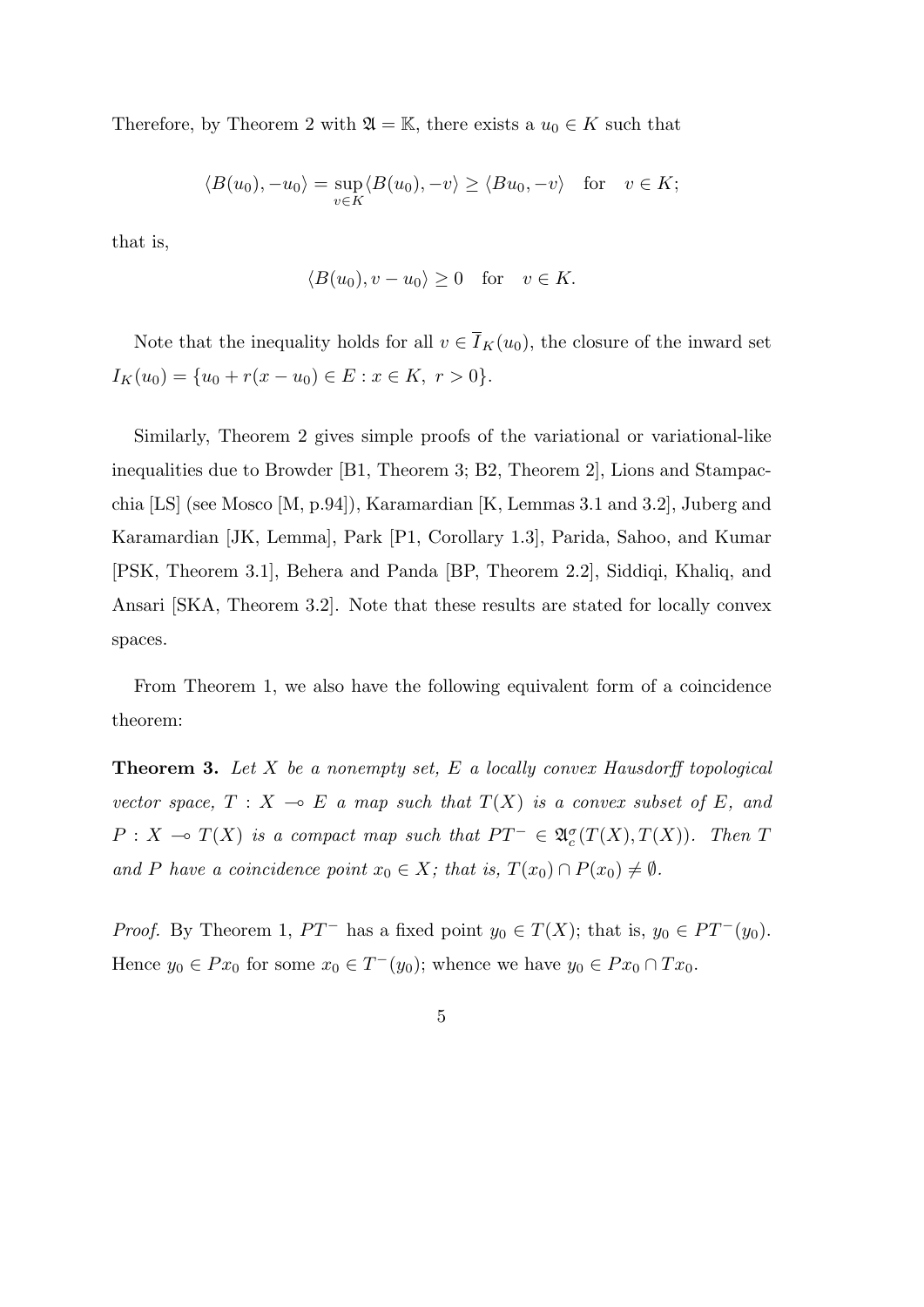**Remarks.** 1. If *X* is a nonempty convex subset of *E* and *T* is the inclusion, then Theorem 3 reduces to Theorem 1.

2. Theorem 3 is motivated by S.-S. Chang [C, Theorem 5], which is a very particular form of Theorem 3 equivalent to Fan's fixed point theorem.

For non-locally convex spaces, the first author also obtained the following fixed point theorem [P4]:

**Theorem 4.** *Let X be a nonempty compact convex subset of a Hausdorff topological vector space E on which*  $E^*$  *separates points. Then any*  $F \in \mathfrak{A}_c^{\kappa}(X, X)$  *has a point*  $x_0 \in X$  *such that*  $x_0 \in F(x_0)$ *.* 

Note that Theorem 4 also contains a large number of well-known fixed point theorems. See [P4].

From Theorem 4 we have the following form of a quasi-variational inequality:

**Theorem 5.** *Let X be a nonempty compact convex subset of a topological vector space E on which*  $E^*$  *separates points, and*  $f: X \times Y \to \mathbf{R}$  *an u.s.c. function.* Let  $S: X \to Y$  be an u.s.c. map with compact values. Suppose that conditions (1) *and* (2) *of Theorem 2 with*  $Y = X$  *holds.* 

*Then there exists an*  $\hat{x} \in Y$  *such that* 

$$
\hat{x} \in S(\hat{x})
$$
 and  $f(\hat{x}, \hat{x}) = M(\hat{x})$ .

**Remarks.** 1. If  $\mathfrak{A} = \mathbb{V}$ , then Theorem 5 reduces to Park [P5, Theorem 5] where  $X = Y$ .

2. Using Theorem 5, we can state all of the variational or variational-like inequalities listed just after the Corollary for topological vector spaces *E* on which *E<sup>∗</sup>* separates points.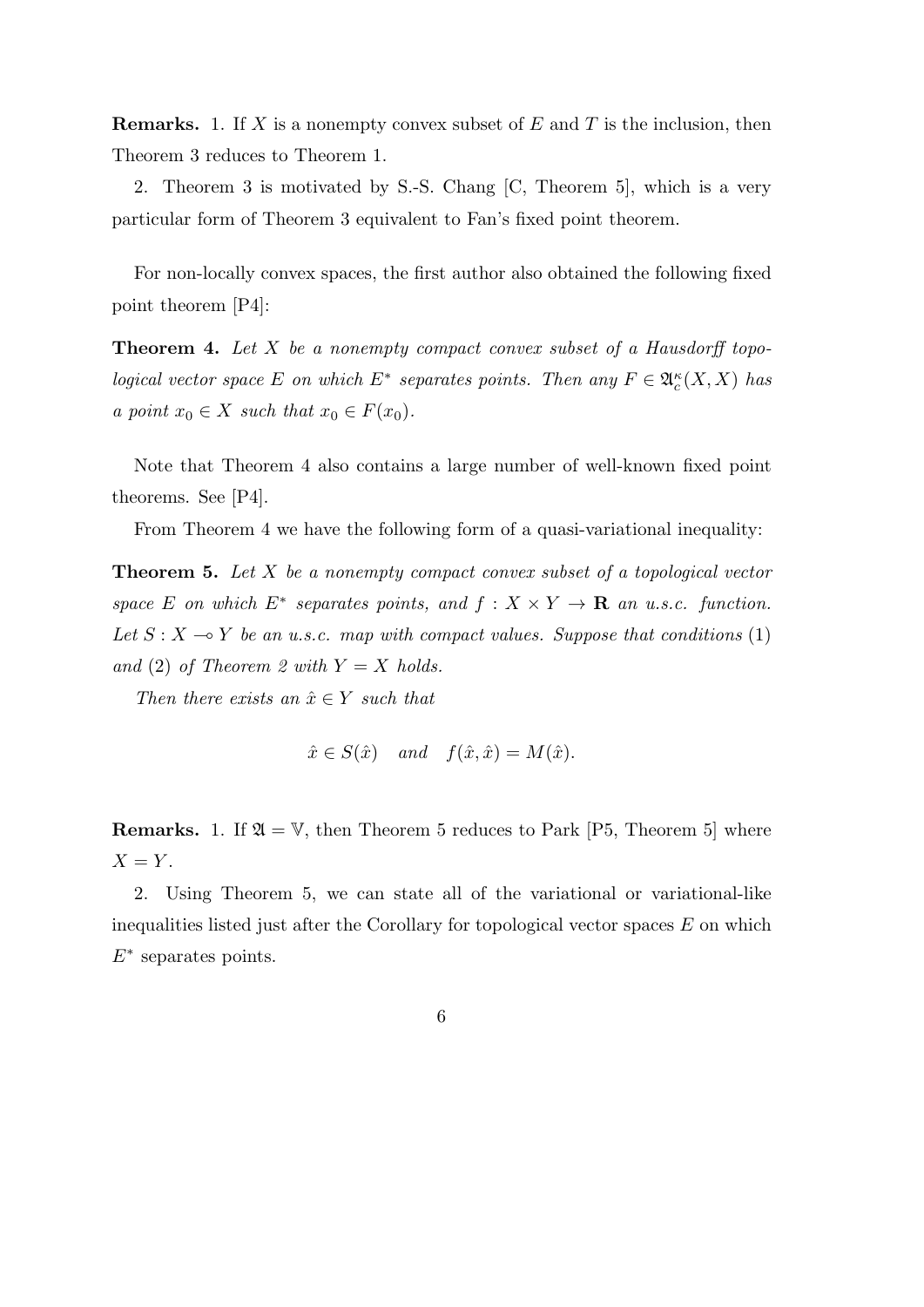## **REFERENCES**

- [AE] J. P. Aubin and I. Ekeland, *Applied Nonlinear Analysis*, John Wiley & Sons, New York, 1984.
- [BD] H. Ben-El-Mechaiekh and P. Deguire, *Approachability and fixed points for non-convex set-valued maps*, J. Math. Anal. Appl. **170** (1992), 477–500.
- [BI] H. Ben-El-Mechaiekh and A. Idzik, *A Leray-Schauder type theorem for approximable maps*, Proc. Amer. Math. Soc. **122** (1994), 105–109.
- [B1] F. E. Browder, *A new generalization of the Schauder fixed point theorem*, Math. Ann. **174** (1967), 285–290.
- [B2] , *The fixed point theory of multi-valued mappings in topological vector sapces*, Math. Ann. **177** (1968), 283–301.
- [Be] C. Berge, *Espaces Topologique*, Dunod, Paris, 1959.
- [C] S.-S. Chang, *On the coincidence theorems and a generalization of Kakutani-Fan theorem*, Univ. u Novom Sadu Zb. Rad. Prirod.—Mat. Fak. **23** (1993), 11–22.
- [Dz] Z. Dzedzej, *Fixed point index theory for a class of nonacyclic multivalued maps*, Dissertationes Math. **253** (1985), 53pp.
- [F] Ky Fan, *Extensions of two fixed point theorems of F. E. Browder*, Math. Z. **112** (1969), 234–240.
- [G] L. Górniewicz, *Homological methods in fixed point theory of multivalued maps*, Dissertationes Math. **129** (1976), 71pp.
- [Gr] A. Granas, *On the Leray-Schauder alternative*, Top. Meth. Nonlinear Anal. **2** (1993), 225–231.
- [H] C. J. Himmelberg, *Fixed points of compact multifunctions*, J. Math. Anal. Appl. **38** (1972), 205–207.
- [HS] P. Hartman and G. Stampacchia, *On some nonlinear elliptic differential equations*, Acta Math. **115** (1966), 271–310.
- [IK] S. M. Im and W. K. Kim, *An application of Himmelberg's fixed point theorem to noncompact optimization problems*, Bull. Inst. Math. Acad. Sinica **19** (1991), 1–5.
- [JK] R. K. Juberg and S. Karamardian, *On variational type inequalties*, Boll. Un. Mat. Ital. (4) **7** (1973), 336–338.
- [K] S. Karamardian, *Generalized complementarity problem*, J. Optim. Th. Appl. **8** (1971), 161–168.
- [L] M. Lassonde, *R´eduction du cas multivoque au cas univoque dans les probl`emes de coïncidence*, Fixed Point Theory and Applications (M. A. Théra and J.-B. Baillon, eds.), Longman Sci. & Tech., Essex, 1991, pp.293-302.
- [LS] J. L. Lions and G. Stampacchia, *Variational inequalities*, Comm. Pure Appl. Math. **20** (1967), 493–519.
- [M] U. Mosco, *Implicit variational problems and quasi variational inequalities*, Nonlinear Operators and the Calculus of Variations, Lect. Notes in Math. **543** (1976), 83–156.
- [P1] Sehie Park, *Remarks on some variational inequalities*, Bull. Korean Math. Soc. **28** (1991), 163–174.
- [P2] , *Coincidences of composites of admissible u.s.c. maps and applications*, C.R. Math. Rep. Acad. Sci. Canada **15** (1993), 125–130.
- [P3] , *Foundations of the KKM theory via coincidences of composites of upper semicontinuous maps*, J. Korean Math. Soc. **31** (1994), 493-519.
- [P4] , *Fixed point theory of multifunctions in topological vector spaces*, II, J. Korean Math. Soc. **30** (1993), 413–431.
	- 7